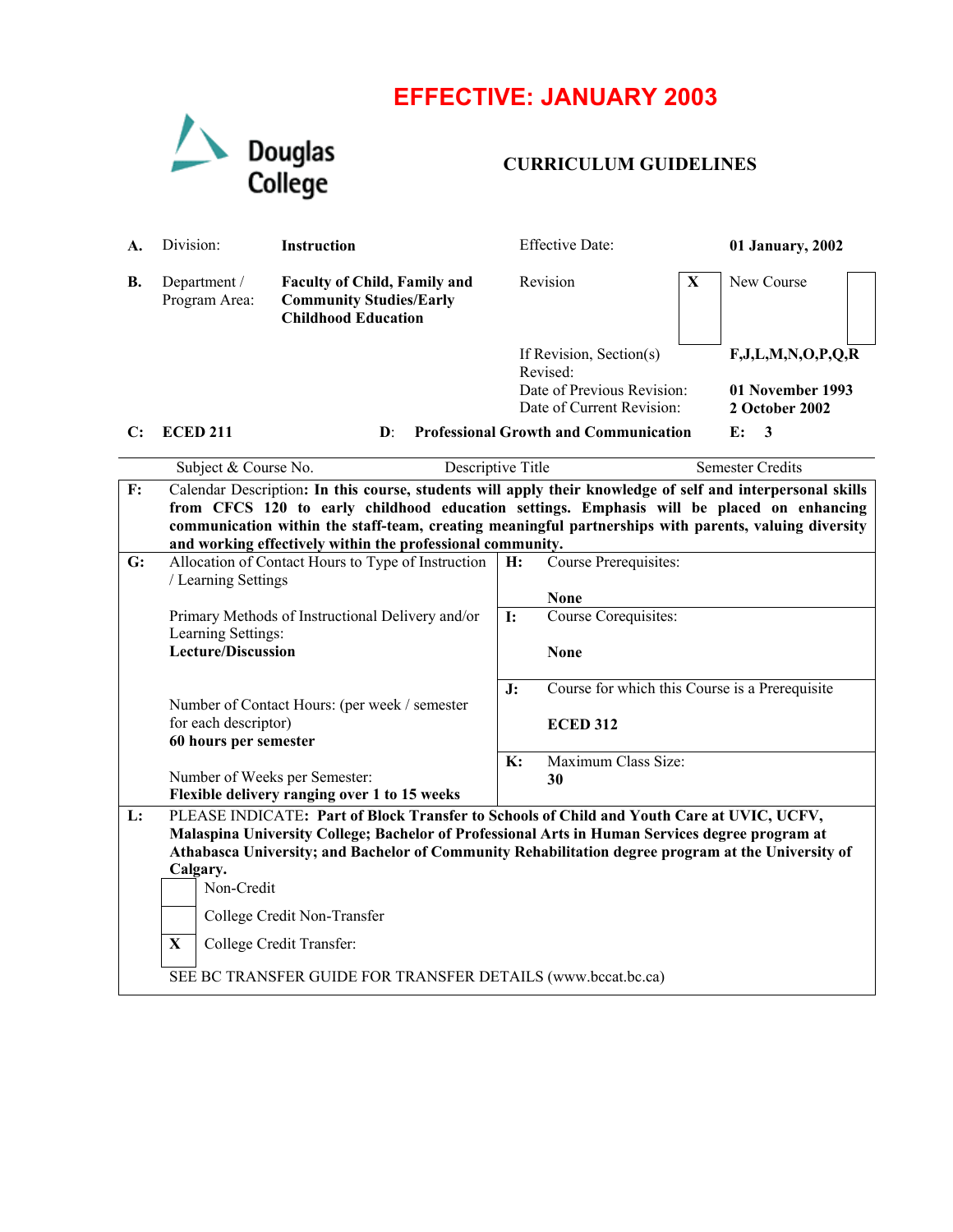| M: | Course Objectives / Learning Outcomes                                   |                                                                                                           |  |  |
|----|-------------------------------------------------------------------------|-----------------------------------------------------------------------------------------------------------|--|--|
|    | Upon successful completion of this course, the student will be able to: |                                                                                                           |  |  |
|    | 1.                                                                      | Learn and practice skills for effectively working within the staff team.                                  |  |  |
|    |                                                                         | Describe the role of collaboration in working with children, families, colleagues and the<br>$\bullet$    |  |  |
|    |                                                                         | community                                                                                                 |  |  |
|    |                                                                         | Describe the characteristics of effective and ineffective groups<br>$\bullet$                             |  |  |
|    |                                                                         | Identify obstacles to group functioning<br>٠                                                              |  |  |
|    |                                                                         | Describe effective leadership qualities<br>$\bullet$                                                      |  |  |
|    |                                                                         | Examine personal leadership style.                                                                        |  |  |
|    | 2.                                                                      | Learn and practice a range of interpersonal skills for use in ECE settings, including:                    |  |  |
|    |                                                                         | <b>Effective listening and responding skills</b><br>٠                                                     |  |  |
|    |                                                                         | <b>Assertive communication skills</b><br>٠                                                                |  |  |
|    |                                                                         | Interpersonal problem solving skills<br>$\bullet$                                                         |  |  |
|    |                                                                         | Basic conflict resolution skills.<br>٠                                                                    |  |  |
|    | 3.                                                                      | Gain knowledge about child care in British Columbia                                                       |  |  |
|    |                                                                         | Identify and apply the provincial child care regulation to early childhood settings<br>٠                  |  |  |
|    |                                                                         | Identify and describe the types of child care programs found in BC<br>٠                                   |  |  |
|    |                                                                         | Examine the roles and responsibilities of ECE practitioners.                                              |  |  |
|    | 4.                                                                      | Gain knowledge about working in partnerships with families                                                |  |  |
|    |                                                                         | Identify societal and other factors affecting today's families                                            |  |  |
|    |                                                                         | Demonstrate knowledge of a diverse range of family situations (e.g., living in poverty, divorced<br>٠     |  |  |
|    |                                                                         | parents, recent immigrants to Canada, etc.) and identify strategies used by caregivers to support         |  |  |
|    |                                                                         | these families                                                                                            |  |  |
|    |                                                                         | Describe family-centred, culturally sensitive child care<br>$\bullet$                                     |  |  |
|    |                                                                         | Describe effective practices or establishing relationships with families, including:<br>٠                 |  |  |
|    |                                                                         | Setting the tone and sharing information during initial meetings with families<br>a.                      |  |  |
|    |                                                                         | b.<br>Helping the child and family to make the transition from home to child care                         |  |  |
|    |                                                                         | centre                                                                                                    |  |  |
|    |                                                                         | Describe ways in which parents can be encouraged to participate in the child care program<br>$\bullet$    |  |  |
|    |                                                                         | Identify the steps involved in planning and implementing parent-teacher conferences.                      |  |  |
|    | 5.                                                                      | Demonstrate writing in the workplace, including:                                                          |  |  |
|    |                                                                         | The centre brochure<br>٠                                                                                  |  |  |
|    |                                                                         | The parent handbook<br>٠                                                                                  |  |  |
|    |                                                                         | <b>Documentations for families</b>                                                                        |  |  |
|    |                                                                         | <b>Parent newsletters</b>                                                                                 |  |  |
| N: |                                                                         | Course Content: The following global ideas guide the design and delivery of this course:                  |  |  |
|    | 1.                                                                      | To function fully as an early childhood Educator, one must work from a well-defined set of personal       |  |  |
|    |                                                                         | values, be familiar with the professional code of ethics, and understand the process of applying values   |  |  |
|    |                                                                         | and ethics in the workplace.                                                                              |  |  |
|    | 2.                                                                      | In the role of early childhood educator, one works cooperatively with others, thereby modeling the        |  |  |
|    |                                                                         | desired team approach to children. The development of effective skills for relating interpersonally is    |  |  |
|    |                                                                         | essential to fulfilling that role.                                                                        |  |  |
|    | 3.                                                                      | Understanding and valuing diversity means that all children and families are encouraged to develop to     |  |  |
|    |                                                                         | their full potential and are appreciated for their individual gifts and abilities, culture, race, gender, |  |  |
|    |                                                                         | ethnicity, age and social class.                                                                          |  |  |
|    | 4.                                                                      | Those who value diversity adapt the whole child care environment to reflect an understanding of, and      |  |  |
|    |                                                                         | appreciation for, the developmental, social, cultural and lifestyle realities of the families in the      |  |  |
|    |                                                                         | program and of the larger community.                                                                      |  |  |
|    | 5.                                                                      | The early childhood educator takes every opportunity (both formally and informally) to communicate        |  |  |
|    |                                                                         | with parents for the purpose of establishing and maintaining strong partnerships between families and     |  |  |
|    |                                                                         | <b>ECE</b> centre staff.                                                                                  |  |  |
|    | 6.                                                                      | To be successful in helping families who are seeking information and support, early childhood             |  |  |
|    |                                                                         | educators must understand the limits of their professional roles, and know when and how to refer          |  |  |
|    |                                                                         | parents to appropriate community resources.                                                               |  |  |
|    |                                                                         |                                                                                                           |  |  |
| О: | Methods of Instruction                                                  |                                                                                                           |  |  |
|    | $\bullet$                                                               | Lecture                                                                                                   |  |  |
|    | ٠                                                                       | <b>Discussions</b>                                                                                        |  |  |
|    | ٠                                                                       | <b>Group Work</b>                                                                                         |  |  |
|    | ٠                                                                       | <b>Audio-visual Aids</b>                                                                                  |  |  |
|    | $\bullet$                                                               | <b>In-class Exercises</b>                                                                                 |  |  |